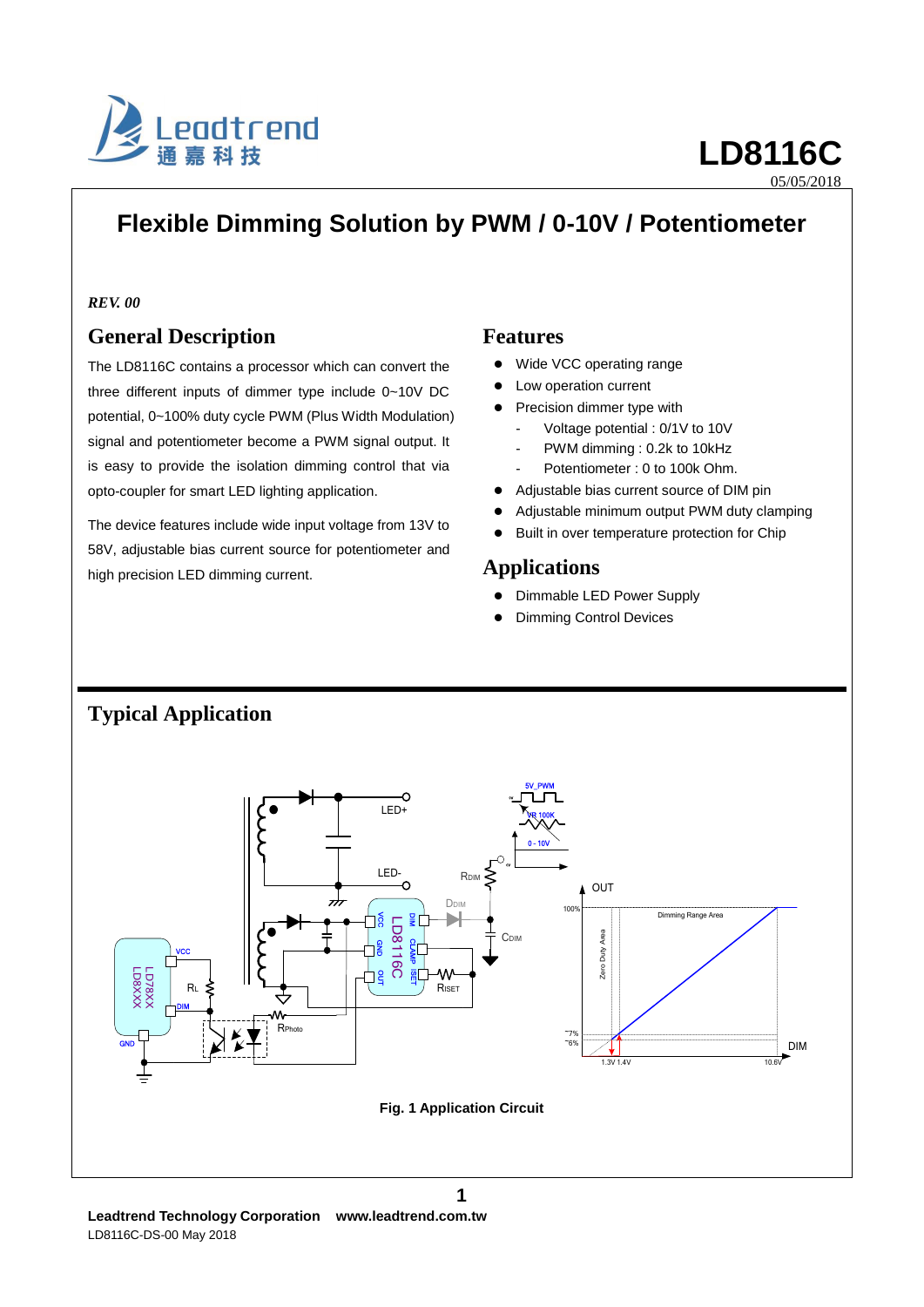

## **Pin Configuration**



- Y : Year code (N: 2014, O: 2015.....)<br>W : Week code W : Week code<br>PP : Production c
- PP : Production code<br>V16C : LD8116C

**Ordering Information**

| <b>Part number</b> | Package | <b>Top Mark</b> | <b>Shipping</b>   |
|--------------------|---------|-----------------|-------------------|
| LD8116C GL         | SOT-26  | <b>YWV/16C</b>  | 3000 /tape & reel |

The LD8116C GL is ROHS compliant/ green packaged.

## **Protection Mode**

| <b>Part number</b> | <b>Internal OTP</b>  |
|--------------------|----------------------|
| LD8116C GL         | <b>Auto Recovery</b> |

# **Pin Descriptions**

| <b>Pin</b> | <b>NAME</b>                                                                                                                                     | <b>FUNCTION</b>                                                                                                                                           |  |  |
|------------|-------------------------------------------------------------------------------------------------------------------------------------------------|-----------------------------------------------------------------------------------------------------------------------------------------------------------|--|--|
|            | VCC                                                                                                                                             | Supply voltage pin.                                                                                                                                       |  |  |
| 2          | <b>GND</b>                                                                                                                                      | Ground or Power return pin.                                                                                                                               |  |  |
| 3          | This pin is dimming output. It's an open-drain configuration.<br>OUT<br>Connect this pin to power supply by a resistor.                         |                                                                                                                                                           |  |  |
| 4          | <b>ISET</b>                                                                                                                                     | This pin is used to set bias current of DIM pin by a resistor<br>$(=$ R <sub>ISET</sub> ) connected between this pin and GND.                             |  |  |
| 5          | This pin is used to set minimum output clamped duty cycle by a<br><b>CLAMP</b><br>resistor (= $R_{CLAMP}$ ) connected between this pin and GND. |                                                                                                                                                           |  |  |
| 6          | <b>DIM</b>                                                                                                                                      | Dimming signal input;<br>- Voltage Potential : 0/1V to 10V<br>- PWM Dimming : 0.2k to 10kHz and amplitude is upper 3.2V<br>- Potentiometer: 0 to 100k ohm |  |  |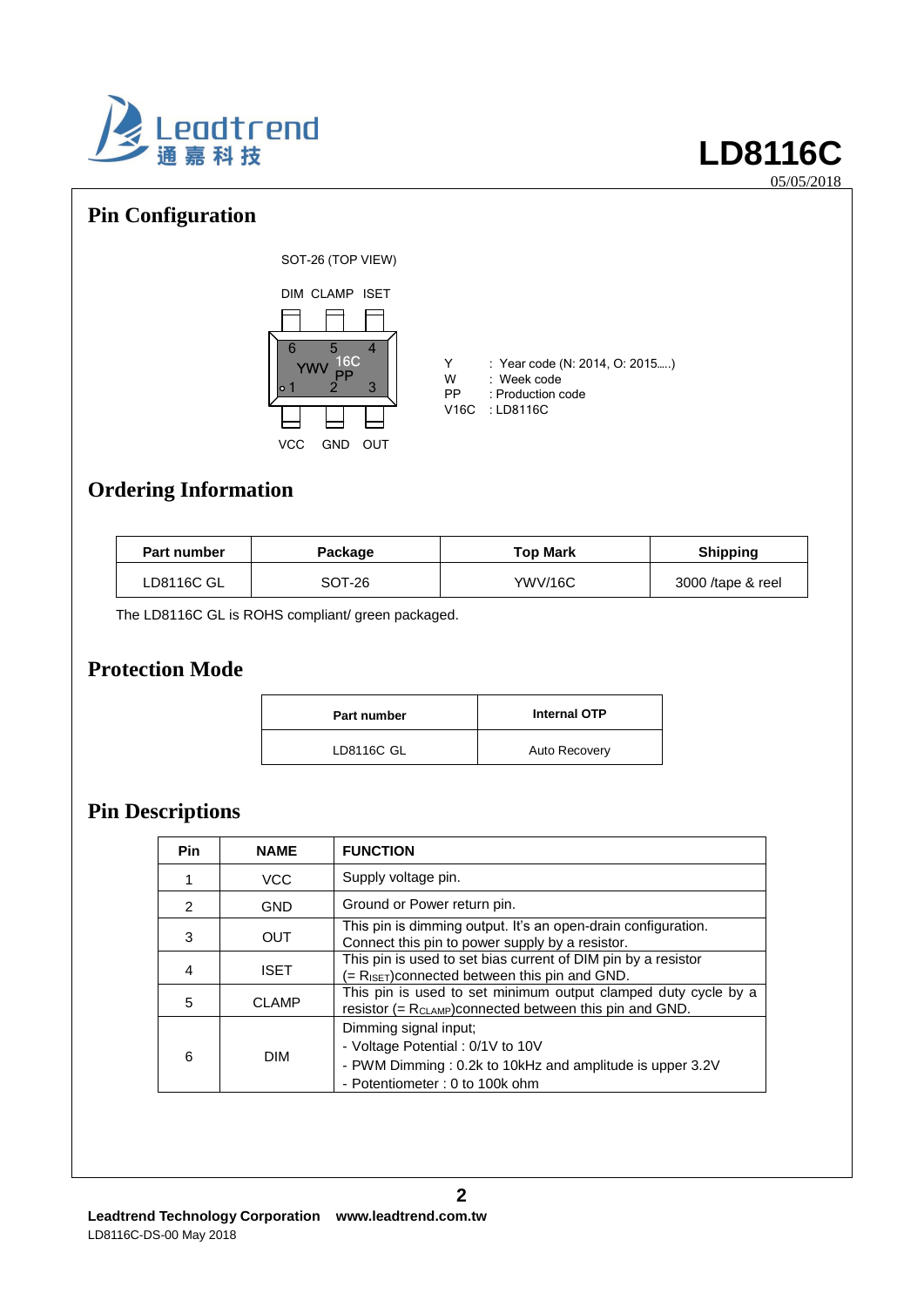

# **Block Diagram**



**3**

05/05/2018 05/05/2018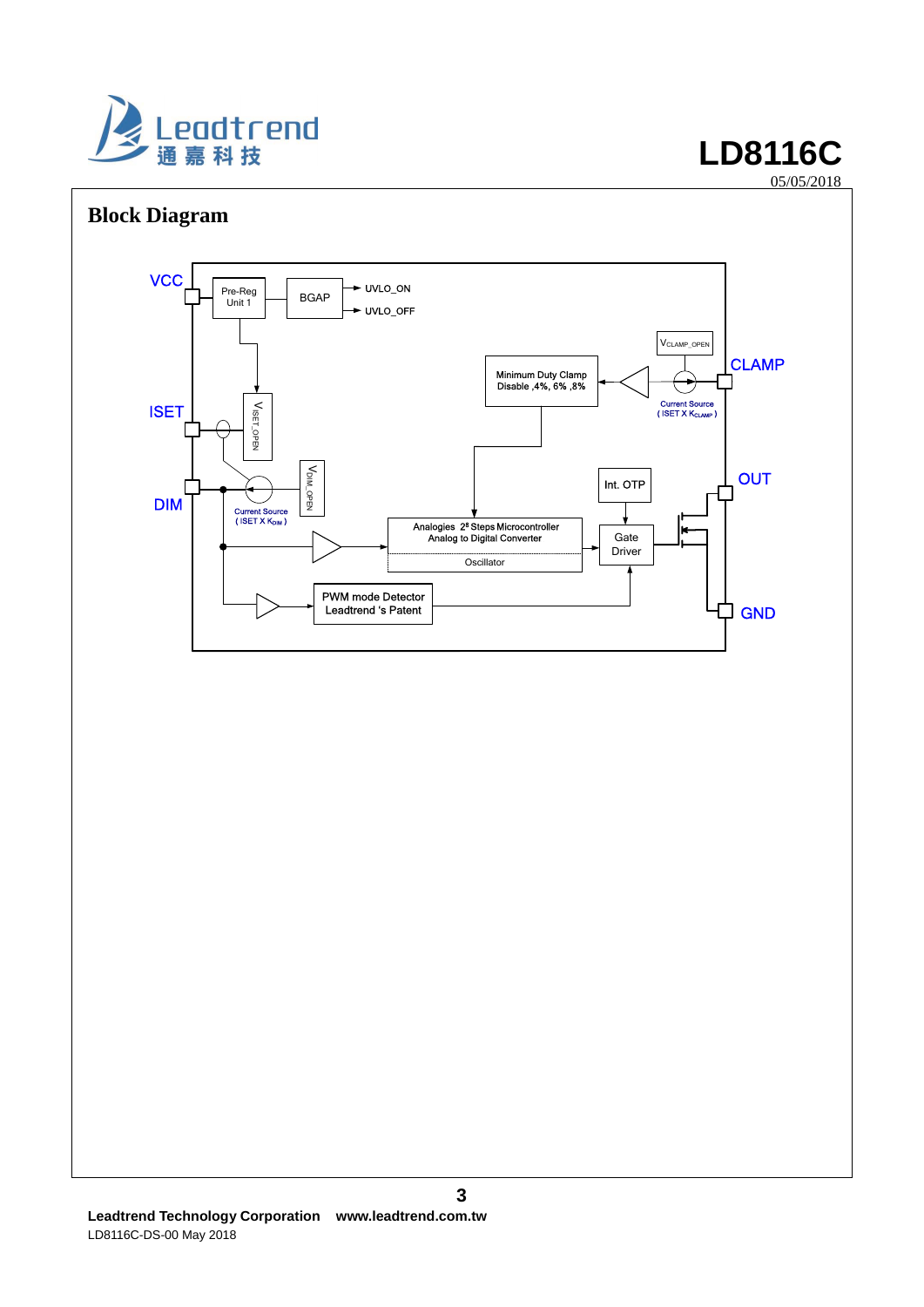

## **Absolute Maximum Ratings**

| VCC                                                                 | $-0.3V - 60V$                      |
|---------------------------------------------------------------------|------------------------------------|
| OUT                                                                 | $-0.3V - 60V$                      |
|                                                                     | 30 <sub>m</sub> A                  |
|                                                                     | $-0.3V - 20V$                      |
|                                                                     | $-0.3V - 6V$                       |
|                                                                     | $150^{\circ}$ C                    |
|                                                                     | $-65^{\circ}$ C ~ 150 $^{\circ}$ C |
|                                                                     | $200^{\circ}$ C/W                  |
| Power Dissipation (SOT-26, at Ambient Temperature = $85^{\circ}$ C) | 200mW                              |
|                                                                     | $260^{\circ}$ C                    |
|                                                                     | 2.5KV                              |
|                                                                     | 250 V                              |

### **Caution:**

Stress exceeding maximum ratings may damage the device. Maximum ratings are stress ratings only. Functional operation above the recommended operating conditions is not implied. Extended exposure to stress above recommended operating conditions may affect device reliability.

# **Recommended Operating Conditions**\*Note1

| Item                                               | Min.  | Max. | Unit               |  |
|----------------------------------------------------|-------|------|--------------------|--|
| Supply VCC Voltage                                 | 15    | 56   | V                  |  |
| <b>Operating Junction Temperature</b>              | $-40$ | 125  | $^{\circ}C$        |  |
| Resistor of ISET pin                               | 33    | 330  | $\mathsf{k}\Omega$ |  |
| Source Current of DIM pin                          |       | 300  | μA                 |  |
| Input voltage of DIM pin                           | 0     | 13   | V                  |  |
| Input PWM frequency of DIM pin                     | 0.5   | 5    | kHz                |  |
| *Note2<br>Capacitor of DIM pin(C <sub>DIM</sub> )  | 330   | 1000 | pF                 |  |
| *Note2<br>Resistance of DIM pin(R <sub>DIM</sub> ) | 1     | 6.5  | $\mathsf{k}\Omega$ |  |
| PWM Signal Input Rising and Falling                |       |      |                    |  |
| <b>Time Rate</b>                                   | 3     |      | $V/\mu$ s          |  |
| High Voltage Level PWM Signal Input on             |       |      |                    |  |
| DIM pin                                            | 3.2   | 13   | V                  |  |
| Low Voltage Level PWM Signal Input on              |       |      |                    |  |
| DIM pin                                            |       | 1.2  | V                  |  |
| Sink current of OUT pin                            |       | 20   | mA                 |  |

Note:

1. It's essential to connect VCC pin with a SMD ceramic capacitor (0.1 µF~0.47µF) to filter out the undesired switching noise for stable operation. This capacitor should be placed close to IC pin as possible.

2. Test condition is  $R_{ISET}=100KOhm$ . (This mean is  $I_{DIM}=100\mu A$ ), and base on leadtrend's patent for PWM input mode.

3. This application is based on system operation condition. Please refer to electrical characteristic information or contact us.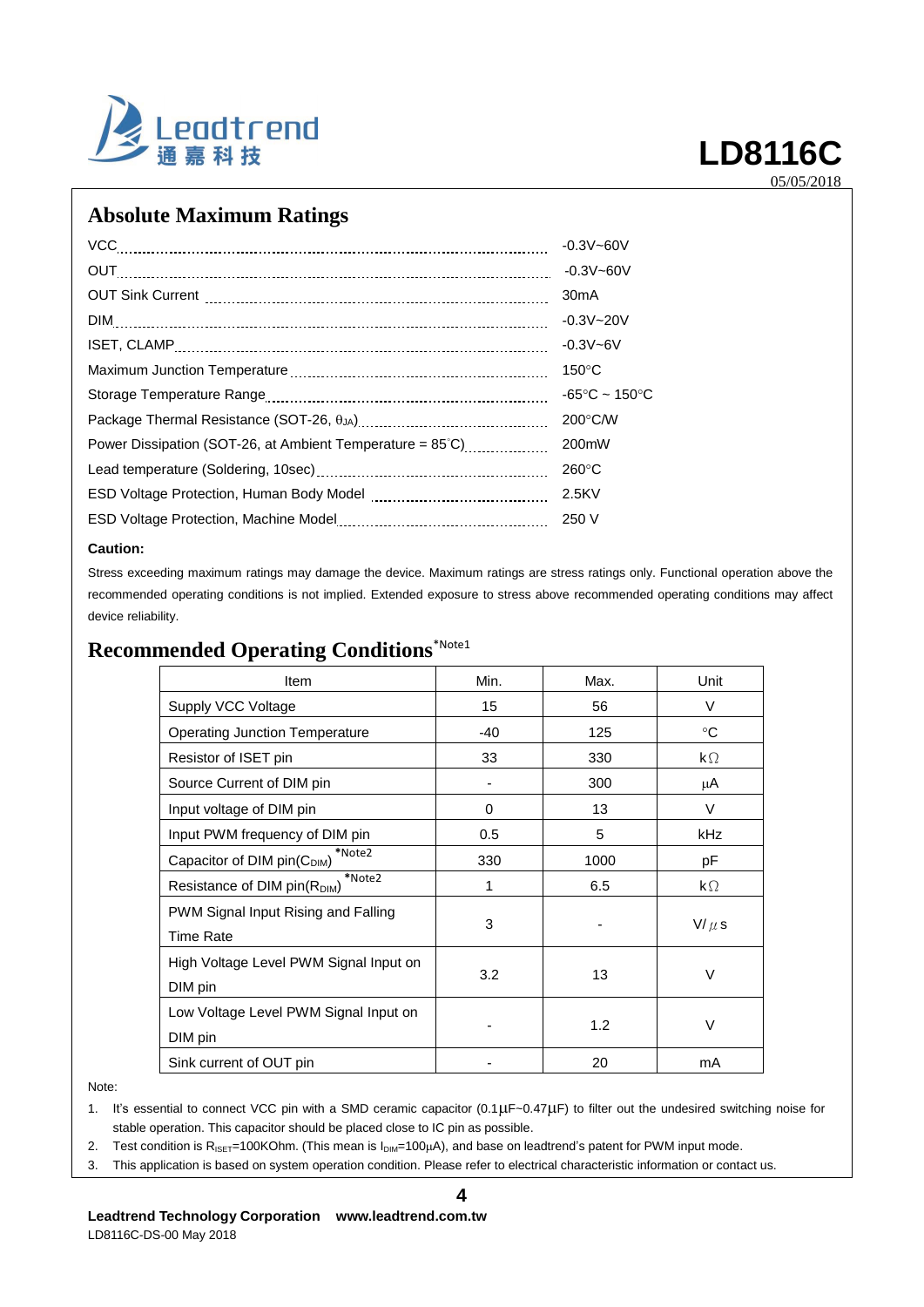

## **Electrical Characteristics**

( $V_{CC}$ =32.0V, T<sub>A</sub> = 25°C unless otherwise specified.)

| <b>PARAMETER</b>                                        | <b>CONDITIONS</b>                                                 | <b>SYMBOL</b>             | <b>MIN</b> | <b>TYP</b> | <b>MAX</b> | <b>UNITS</b> |
|---------------------------------------------------------|-------------------------------------------------------------------|---------------------------|------------|------------|------------|--------------|
| <b>Supply Voltage (VCC Pin)</b>                         |                                                                   |                           |            |            |            |              |
| UVLO (ON)                                               |                                                                   | $V_{CC_ON}$               | 6.0        | 7.0        | 8.0        | $\vee$       |
| UVLO (OFF)                                              |                                                                   | V <sub>CC_OFF</sub>       | 5.2        | 6.0        | 6.8        | V            |
| <b>Operating Current</b>                                | R <sub>ISET</sub> =100kohm, DIM pin and<br>CLAMP pin is floating. | $I_{VCC}$                 |            | 600        | 850        | $\mu$ A      |
| <b>ISET Pin</b>                                         |                                                                   |                           |            |            |            |              |
| Open Voltage                                            | ISET pin is floating                                              | VISET_OPEN                | 2.45       | 2.5        | 2.55       | V            |
| Current Ratio of I <sub>DIM</sub> to I <sub>SET</sub>   | $\star$                                                           |                           |            |            |            |              |
| (Calculate I <sub>DIM</sub> /I <sub>SET</sub> )         |                                                                   | $K_{\text{DIM}}$          |            | 4          |            |              |
| Current Ratio of I <sub>CLAMP</sub> to I <sub>SET</sub> |                                                                   |                           |            | 0.4        |            |              |
| (Calculate I <sub>CLAMP</sub> / I <sub>SET</sub> )      |                                                                   | KCLAMP                    |            |            |            |              |
| <b>DIM Pin (Dimming function)</b>                       |                                                                   |                           |            |            |            |              |
| Open Voltage                                            | R <sub>ISET</sub> =100kohm, DIM pin is                            | V <sub>DIM_OPEN</sub>     | 12.2       | 13         | 13.8       | V            |
|                                                         | floating.                                                         |                           |            |            |            |              |
| Maximum on level                                        | Output duty = 100%                                                | VDIM_MAX_ON               | 10.45      | 10.65      | 10.85      | $\vee$       |
|                                                         | When V <sub>DIM</sub> =1.65V                                      | $D_{VDIM\_1.65V}$         |            | 10.0       |            | %            |
| OUT pin Duty Mapping                                    | When V <sub>DIM</sub> =5.65V                                      | $DVIM_5.65V$              |            | 49.0       |            | $\%$         |
|                                                         | When V <sub>DIM</sub> =9.65V                                      | $D_{VIM_9.65V}$           |            | 90.0       |            | %            |
| <b>Bias Current</b>                                     | $R_{\text{ISET}} = 100 \text{k}\Omega;$                           | $IDIM_100$                | 97         | 100        | 103        | $\mu$ A      |
| High Level of PWM input                                 |                                                                   |                           |            |            |            | $\vee$       |
| signal                                                  |                                                                   | V <sub>DIM_PWM_H</sub>    | 3.2        |            | 13         |              |
| Low Level of PWM input                                  | $\star$                                                           |                           |            |            |            | $\vee$       |
| signal                                                  |                                                                   | V <sub>DIM_PWM_L</sub>    |            |            | 1.2        |              |
|                                                         | $\ddot{\phantom{a}}$<br>Trigger rising rate and                   |                           |            |            |            |              |
| PWM Dimming Mode Setting                                | continuous 8 times                                                | Slew                      | 3          |            |            | $V/\mu S$    |
| Cut off Level                                           | Output duty = $0\%$                                               | $V_{\text{DIM\_off}}$     | 1.23       | 1.3        | 1.37       | $\vee$       |
| Cut off Recovery Hysteresis                             |                                                                   |                           |            |            |            |              |
| Voltage                                                 | *; Output duty = $0\%$                                            | V <sub>DIM_off, Hys</sub> |            | 0.1        |            | $\vee$       |
| <b>CLAMP Pin (Clamping min. dimming)</b>                |                                                                   |                           |            |            |            |              |
| Open Voltage                                            | R <sub>ISET</sub> =100kohm, Clamp pin is<br>floating.             | V <sub>CLAMP_OPEN</sub>   | 4.7        | 5.0        | 5.3        | V            |
| Minimum Duty Cycle Clamp                                | *; $V_{CLAMP} \geq 4.2V 8V_{DIM}=1.2V$                            | $D_{OUT_0\%}$             |            | 0          |            | %            |
| Note: When R <sub>ISET</sub> =100K Ohm                  | $V_{CLAMP} \leq 0.5V$ & $V_{DIM}$ =1.4V                           | $D_{OUT_8\%}$             |            | 8          |            | %            |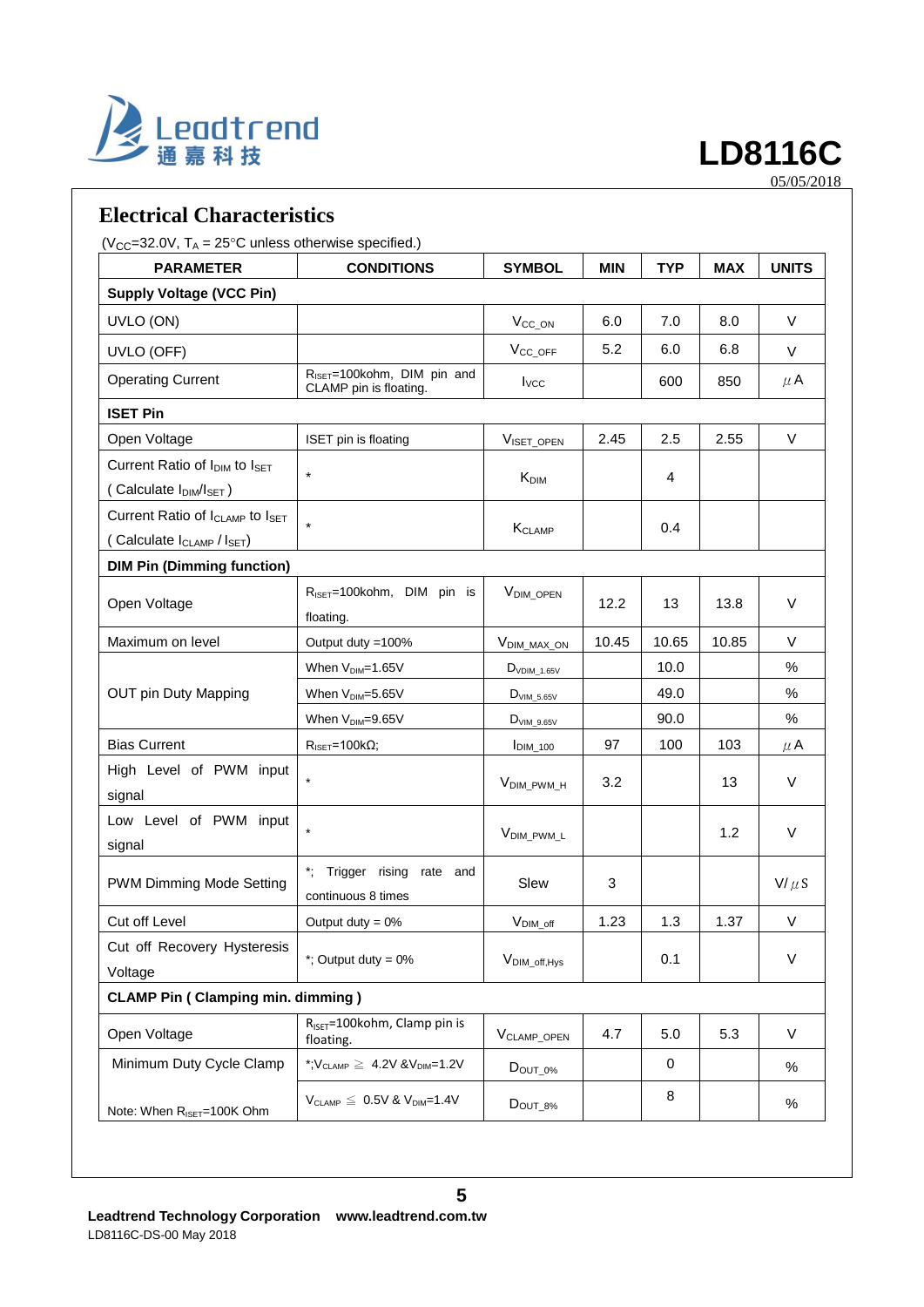

| $(V_{CC} = 32.0V, T_A = 25^{\circ}C$ unless otherwise specified.) |                                               |                  |            |            |            |              |
|-------------------------------------------------------------------|-----------------------------------------------|------------------|------------|------------|------------|--------------|
| <b>PARAMETER</b>                                                  | <b>CONDITIONS</b>                             | <b>SYMBOL</b>    | <b>MIN</b> | <b>TYP</b> | <b>MAX</b> | <b>UNITS</b> |
| <b>Open Drain Output Set (OUT Pin)</b>                            |                                               |                  |            |            |            |              |
| <b>Output Low Level</b>                                           | @2mA sink current                             | VOUT LOW         |            |            | 200        | mV           |
| Dimming accuracy of Duty<br>(Chip to Chip)                        | *: During DIM Voltage<br>is from 1.6V to 9.6V | D.A              | $-2.5$     |            | $+2.5$     | $\%$         |
| <b>Output Frequency</b>                                           |                                               | $F_{\text{OUT}}$ | 1.0        | 1.5        | 2.0        | kHz          |
| Internal OTP (Over Temp. Protection)                              |                                               |                  |            |            |            |              |
| OTP Trip level                                                    | $\star$                                       | <b>OTP</b>       |            | 135        |            | °C           |
| <b>OTP Hysteresis</b>                                             | $\ast$                                        | $\triangle$ OTP  |            | 20         |            | °C           |

\*: Guaranteed by design.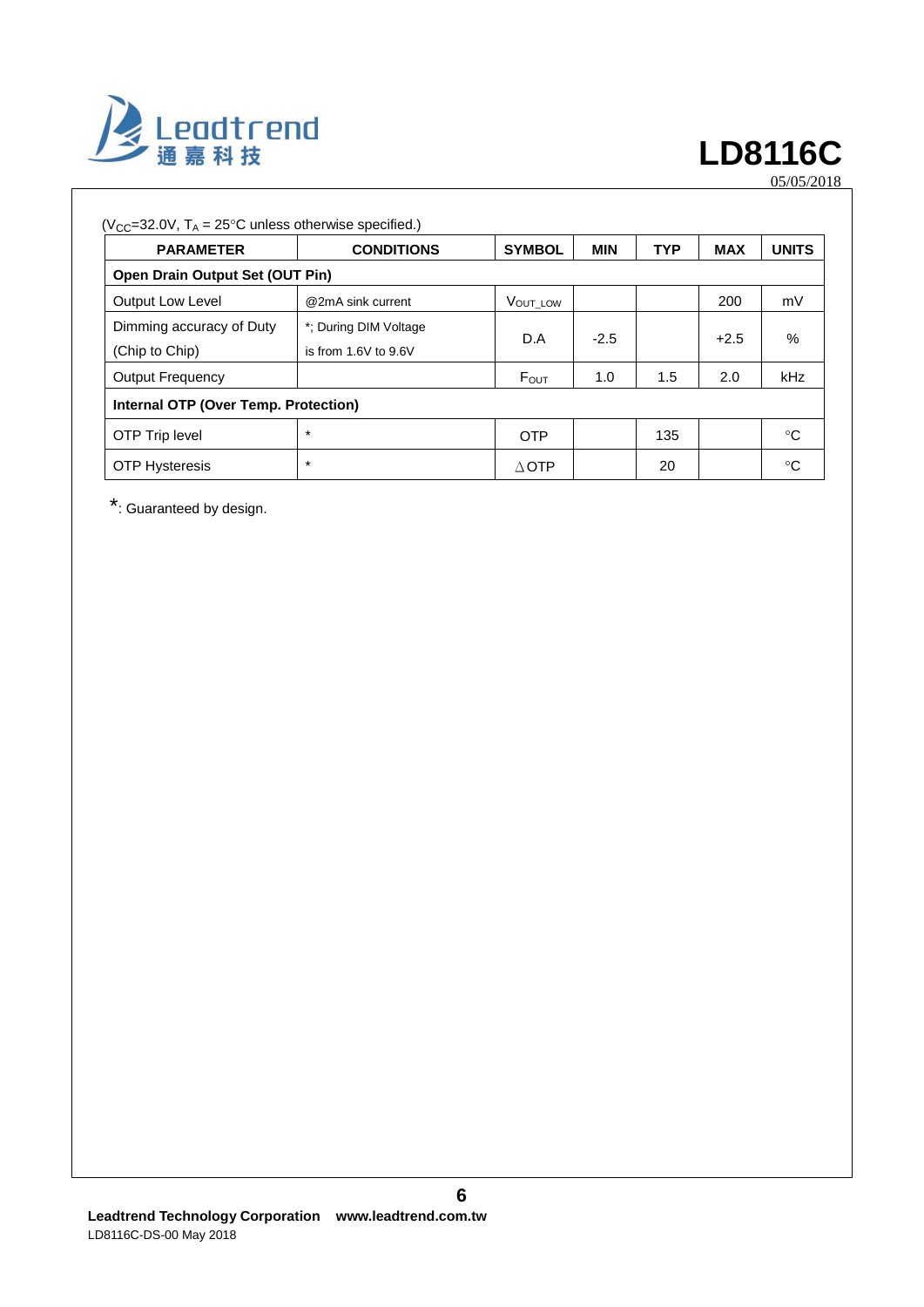

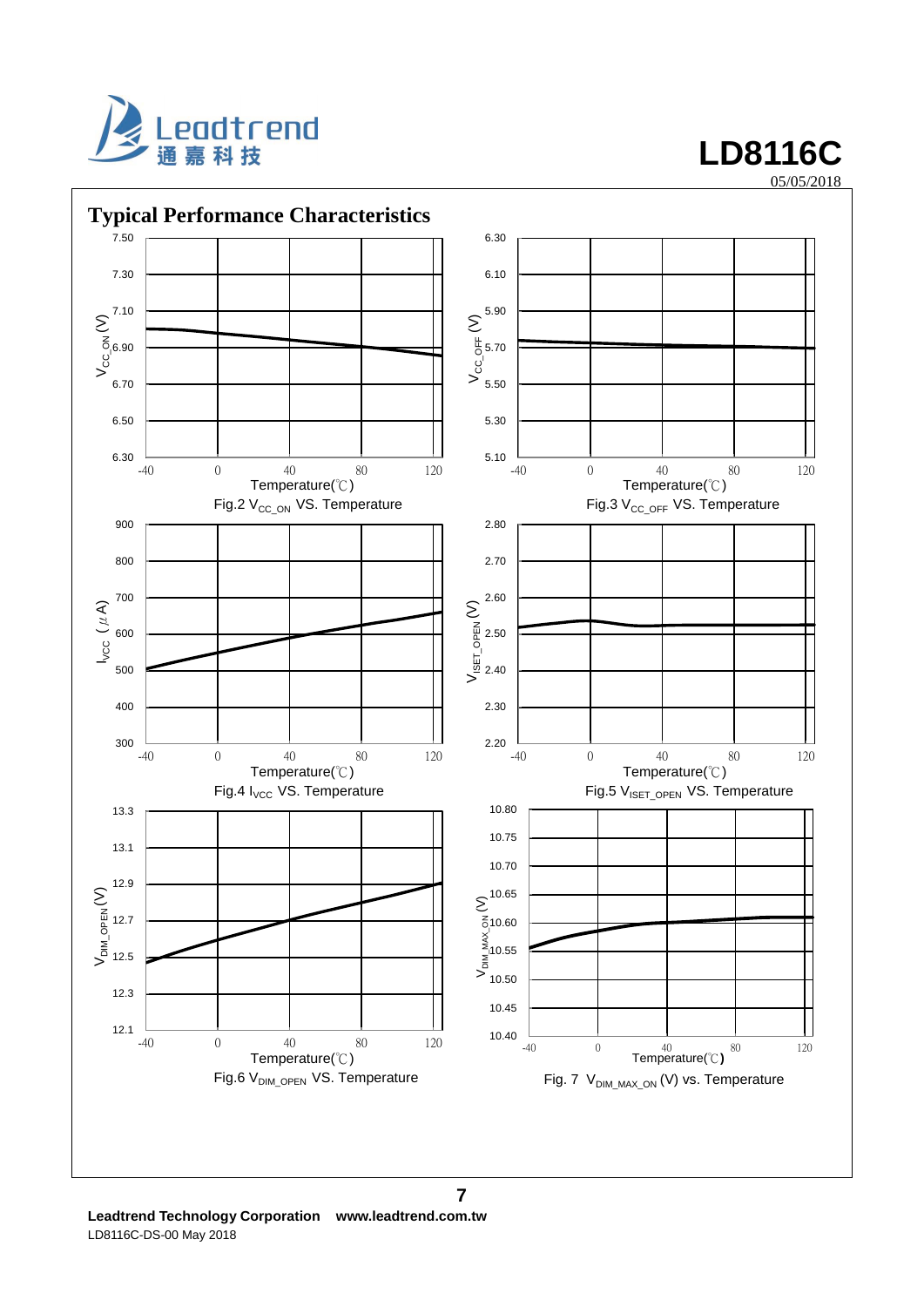

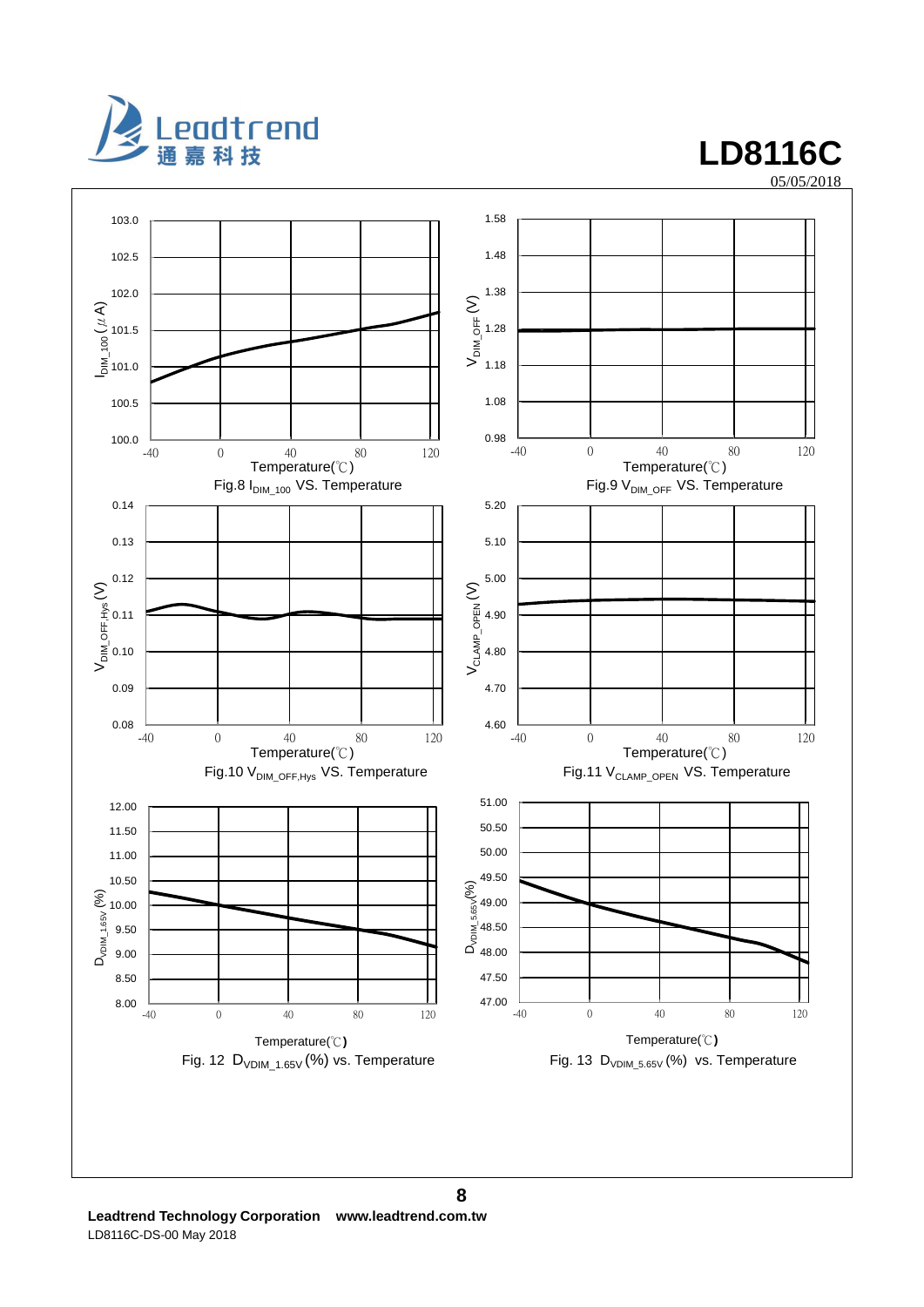

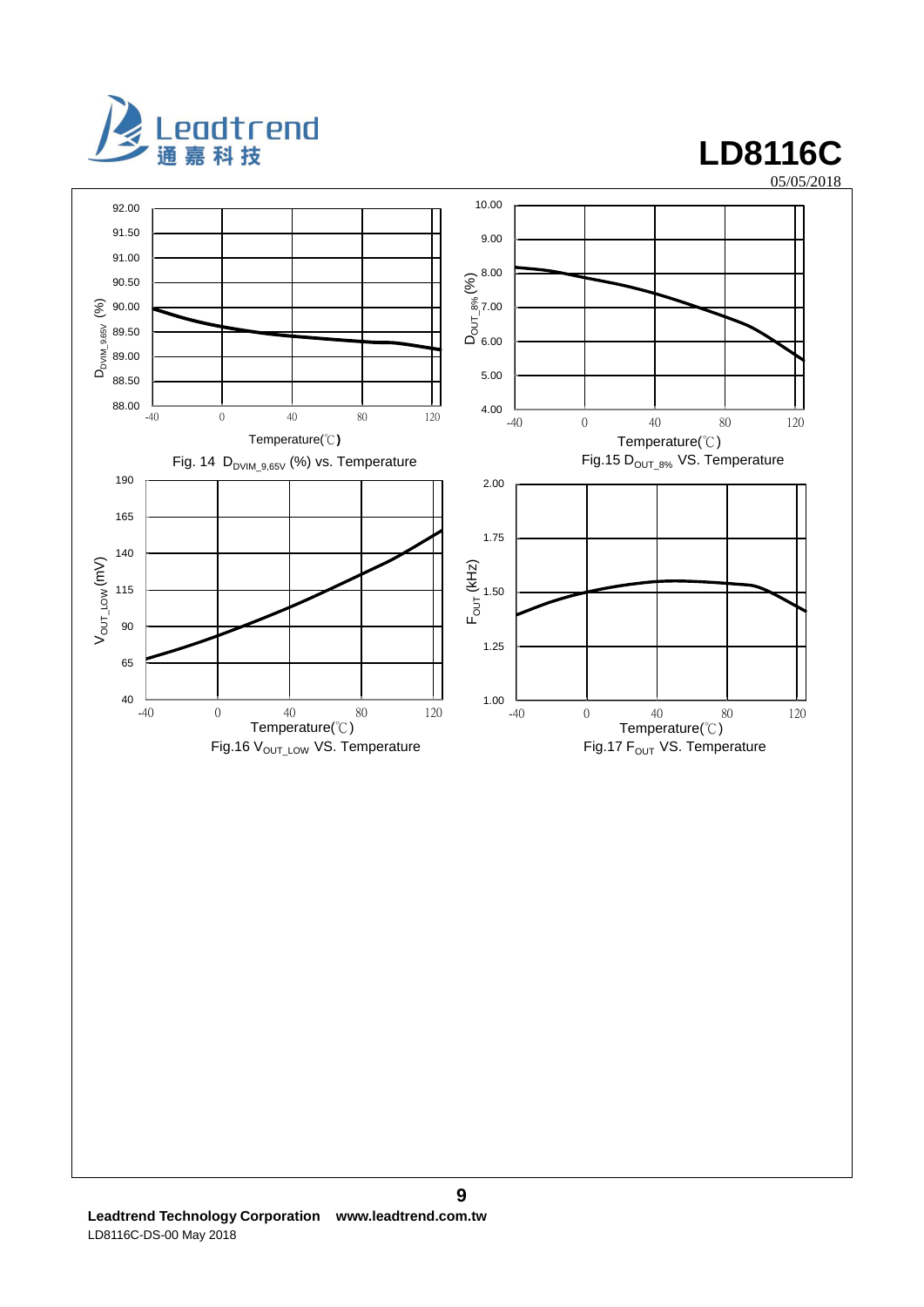

# **Application Information Operation Overview**

The LD8116C is an excellent 3 in 1 dimming controller for LED lighting applications. It integrates more functions to reduce the external components counts and the size. Its major features are described as below.

The LD8116C convert input DC potential or PWM signal into PWM output. The output of LD8116C is an open-drain configuration which can pull down any source directly to control power supply dimming. The DIM pin of LD8116C provides an adjustable bias current for potentiometer. So LD8116C can satisfy with active and passive dimmers both. It also can be used in isolation application with opto-coupler.

## **Startup and Under Voltage Lockout (UVLO)**

An UVLO comparator is embedded to detect the voltage on the VCC pin to ensure the supply voltage enough to power on the LD8116C. The turn on and turn off threshold voltage is fixed at 7V and 6V. When the voltage of VCC pin is above 6V, the LD8116C output PWM which is basing on input DC potential, PWM single or potentiometer.

## **Bias Current of DIM Pin**

ISET pin of LD8116C is used to set bias current source of DIM pin by a resistor  $(= R_{\text{ISET}})$  on ISET pin which is connected to GND. For the typical application, the output bias current of DIM pin is 100  $\mu$  A when R<sub>ISET</sub> is 100k ohm. The relationship between resistor and output bias current is:

$$
I_{\text{DIM}} = \frac{2.5V}{R_{\text{ISET}}} \times K_{\text{DIM}}
$$

Where,  $K_{\text{DIM}}$  is a coefficient of current ratio of  $I_{\text{DIM}}$  per  $I_{\text{SET}}$ . The resistance range of  $R_{\text{ISET}}$  is recommend from 33k to 330k ohm and the range of bias current is approach to  $30 \mu$  A ~ 300  $\mu$  A.

### **Minimum Output Duty Cycle**

05/05/2018

When the input of DIM pin is DC potential, CLAMP pin of LD8116C can be setting minimum output duty cycle by a resistor (=  $R_{CLAMP}$ ) on CLAMP pin which is connected to GND. There are four modes for user to select. Please refer to the below table1. The relationship between resistor and voltage of clamp pin is:

$$
V_{\text{CLAMP}} = I_{\text{CLAMP}} \times R_{\text{CLAMP}} = \frac{2.5 \text{V}}{R_{\text{ISET}}} \times K_{\text{CLAMP}} \times R_{\text{CLAMP}}
$$

Where,  $K<sub>CLAMP</sub>$  is a coefficient of current ratio of  $I<sub>CLAMP</sub>$ per I<sub>ISET</sub>.

|                | Suggestion R <sub>CLAMP</sub> ( $\Omega$ )  | <b>Minimum output</b> |
|----------------|---------------------------------------------|-----------------------|
| $V_{CLAMP}(V)$ | When $R_{\text{ISFT}} = 100 \text{K}\Omega$ | <b>Duty Clamping</b>  |
| < 0.5          | 0 (Short)                                   | 8%                    |
| > 4.2          | > 510k (Open)                               | No clamping           |

Table1: Minimum output duty cycles clamping Selection

### **Dimming Performance**

### **0~10V Potential Dimming**

When the input signal of DIM pin is DC potential, LD8116C will transfer to PWM signal output at OUT pin. The frequency of output PWM on OUT pin is 1.5kHz around. Typical dimming curve is from 1.6V to 10.6V transfer to 10~100% output duty.

### **PWM Dimming** (Leadtrend 's patent pending)

During PWM signal input on the DIM pin, the output of LD8116C OUT pin is PWM, too. And the output frequency and duty of OUT pin is following the input PWM frequency and duty directly. The input amplitude of PWM signal has to high level higher or equal to 3.2V and low level less than 1.2V on DIM pin. And recommend PWM frequency range is from 500Hz to 5kHz. ICs detect the PWM rising slew rate of DIM pin is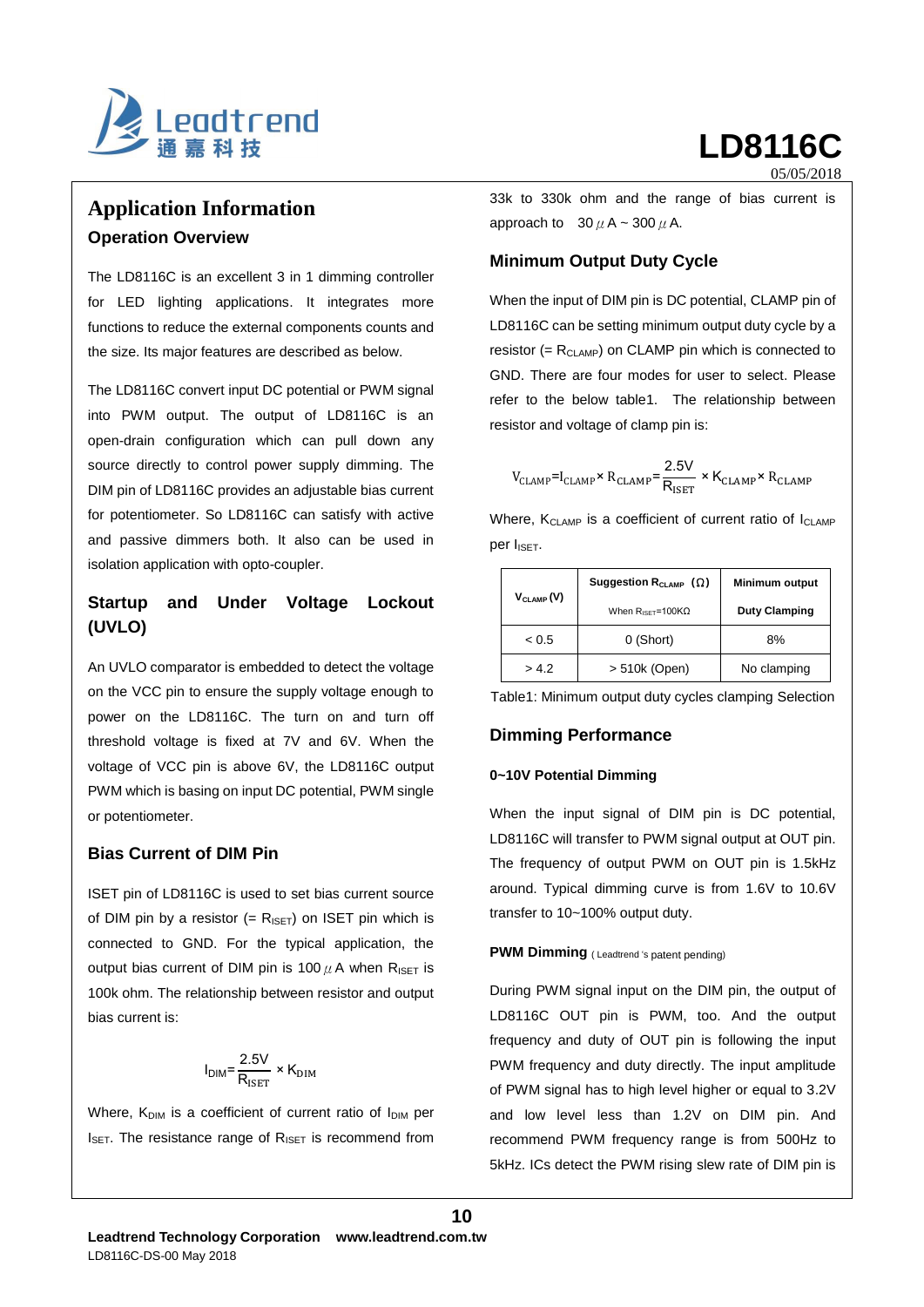

faster than 3 V/ $\mu$  s through 1.2V to 3.2V and continuous 8 cycles become into PWM dimming mode. If PWM rising slew rate of DIM pin is larger than 3 V/ $\mu$  s, ICs will reset cycles counter. Once into PWM dimming mode, it will keep dimming mode until VCC is reset by UVLO\_off.

### **Potentiometer Dimming**

When DIM pin is connected a potentiometer to GND, bias current source of DIM pin is pass thought this potentiometer then cause a DC voltage potential on DIM pin , LD8116C will transfer to PWM signal output on OUT pin. The frequency of PWM signal on OUT pin is 1.5kHz around.

### **Internal Over Temperature Protection**

When internal over temperature protection is occur (135 $\degree$ C typ.). The OUT pin of LD8116C is open drain and auto-recovery after thermal down to normal operating temperature.

### **Optocupler Selection Guide**

LD8116C converts an analog dimming signal into a PWM waveform. In the majority of applications the dimming signal needs to be isolated from the rest of the application and an optocoupler is used to implement either functional or reinforced isolation. Optocouplers are an excellent choice since they are very cost effective but nevertheless able to comply with virtually all safety standards. The most common and cost effective optocouplers are four-pin devices consisting of a LED and a photosensitive BJT. With four pin devices only collector and emitter of the BJT are connected to pins. This limits device performance, especially switching times, as will be discussed later. Six-pin devices having the base of the BJT as well connected to a pin are seen less often. With these six-pin devices bandwidth of the transmission can be improved if necessary. Finally there are high-speed digital couplers available that are designed for very high data rates and offer a buffered output with a nearly perfect PWM signal. While offering

05/05/2018

superior performance high speed couplers are considerably more expensive than simple LED-BJT couplers.

There are two parameters of an optocoupler that are most important for use with LD8116C: the **c**urrent **t**ransfer **r**atio CTR and the switching times Tr and Tf.

A typical plot of Tr and Tf vs, RL taken from the data sheet of a widely used 4-pin optocoupler.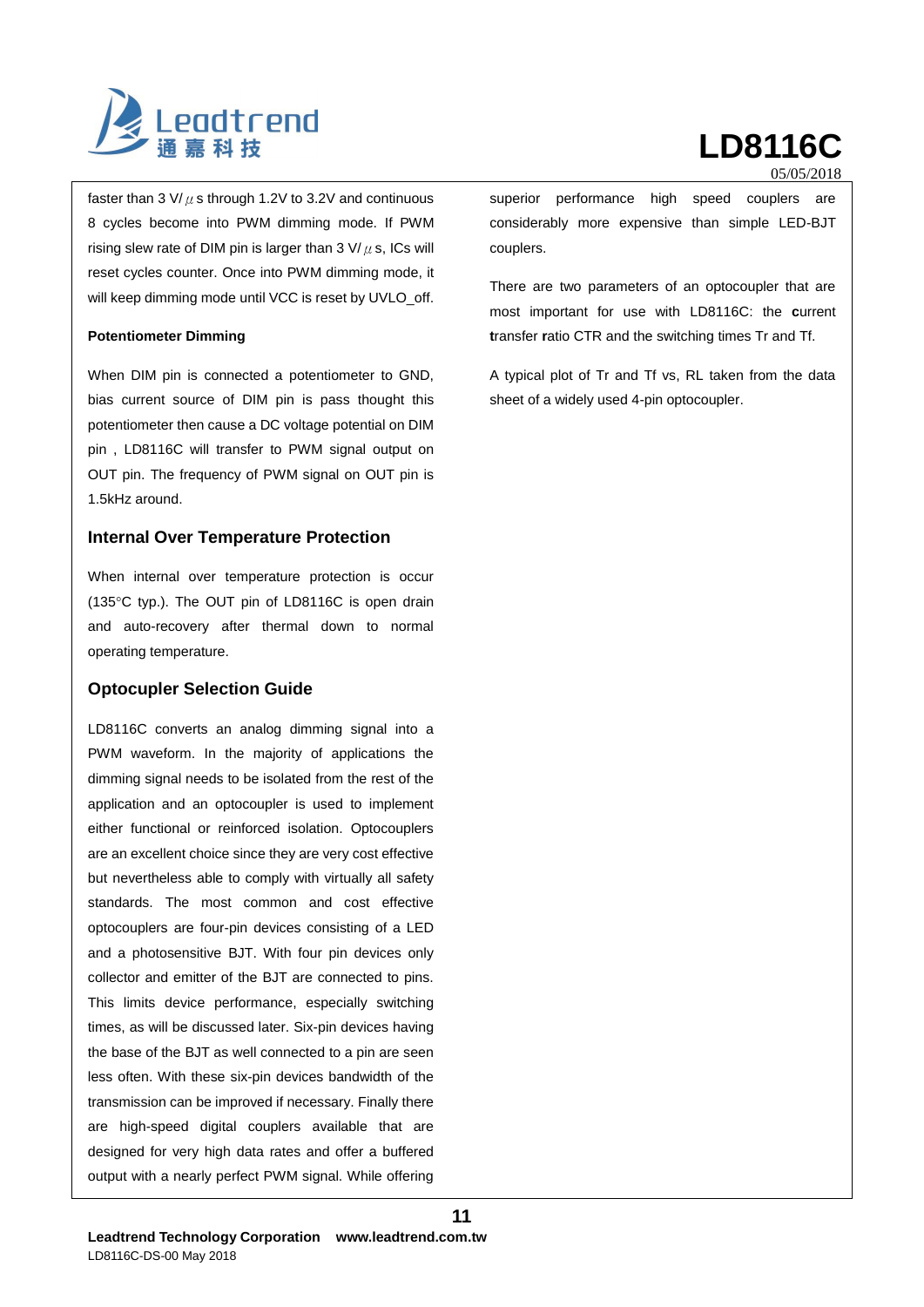

# **Package Information**

**SOT-26**



05/05/2018 05/05/2018

|        | <b>Dimension in Millimeters</b> |              | <b>Dimensions in Inches</b> |              |  |
|--------|---------------------------------|--------------|-----------------------------|--------------|--|
| Symbol | Min                             | <b>Max</b>   | Min                         | <b>Max</b>   |  |
| Α      | 2.692                           | 3.099        | 0.106                       | 0.122        |  |
| в      | 1.397                           | 1.803        | 0.055                       | 0.071        |  |
| С      |                                 | 1.450        |                             | 0.057        |  |
| D      | 0.300                           | 0.500        | 0.012                       | 0.020        |  |
| F      | 0.95 TYP                        |              | 0.037 TYP                   |              |  |
| н      | 0.080                           | 0.254        | 0.003                       | 0.010        |  |
|        | 0.050                           | 0.150        | 0.002                       | 0.006        |  |
| J      | 2.600                           | 3.000        | 0.102                       | 0.118        |  |
| M      | 0.300                           | 0.600        | 0.012                       | 0.024        |  |
| θ      | 0°                              | $10^{\circ}$ | $0^{\circ}$                 | $10^{\circ}$ |  |

### **Important Notice**

Leadtrend Technology Corp. reserves the right to make changes or corrections to its products at any time without notice. Customers should verify the datasheets are current and complete before placing order.